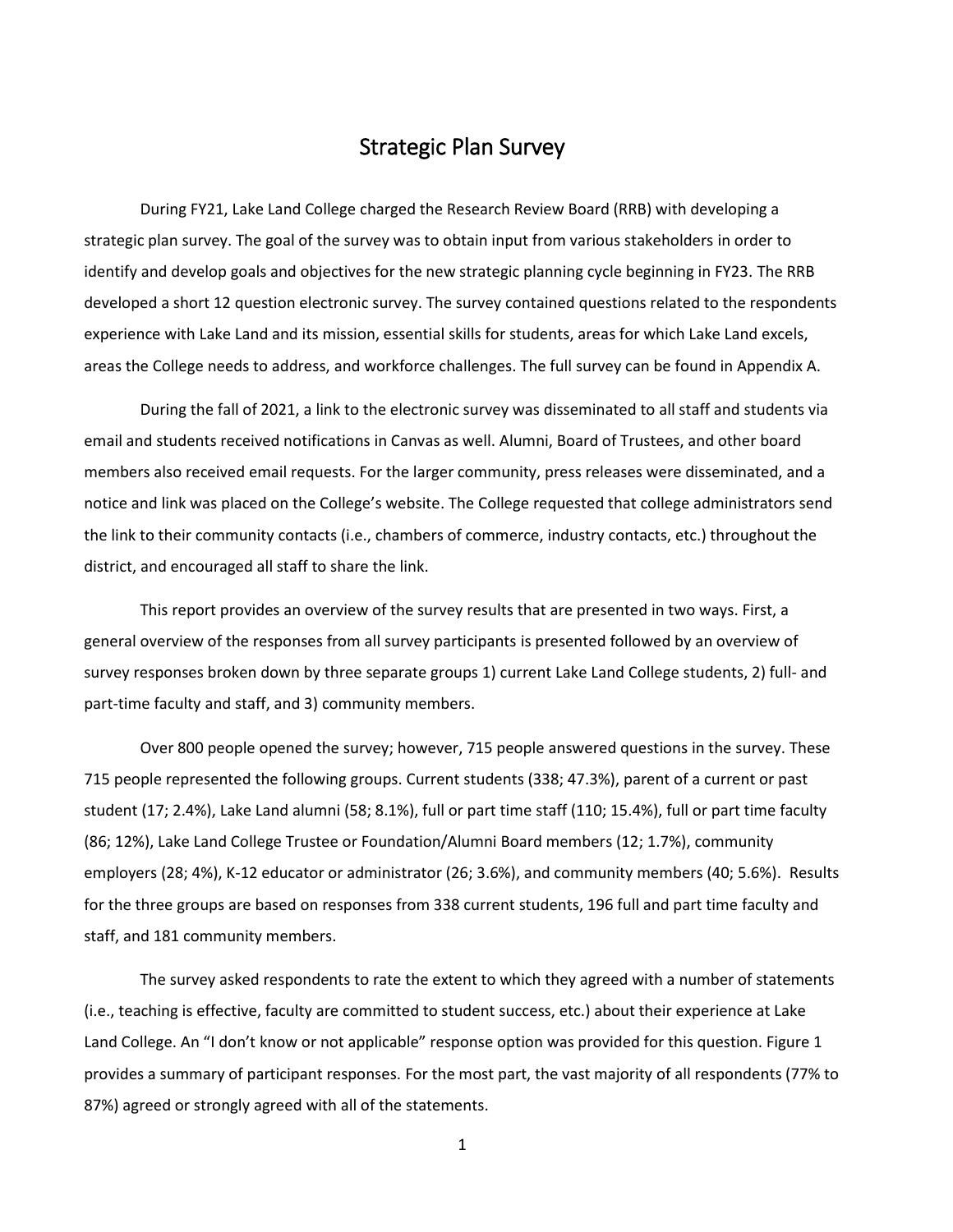

When breaking the responses to this question down by the three groups, it is interesting to see slight differences emerge. In general, the percent of community members who agree/strongly agree ranges between five to ten percent lower than current students and faculty and staff across all questions except for using technology to meet student needs. The College effectively using technology to meet student needs produced the greatest differences in responses across the three groups. Only 67.4% of faculty and staff agreed/strongly agreed to this statement compared to 76.7% of community members and 88.5% of current students. Another area of concern across all three groups is in relation to support services. The percent of agreement for support services are effective in meeting student needs has the lowest percent of agreement for community members, and the second lowest percent of agreement for both students and faculty and staff.

The results indicate students agree/strongly agree that teaching is effective (90.1%), faculty are committed to student success (88.1%), the college uses technology to meet student needs (88.5%), and the college prepares students for continuing education (87.7%). For current students, agreement with support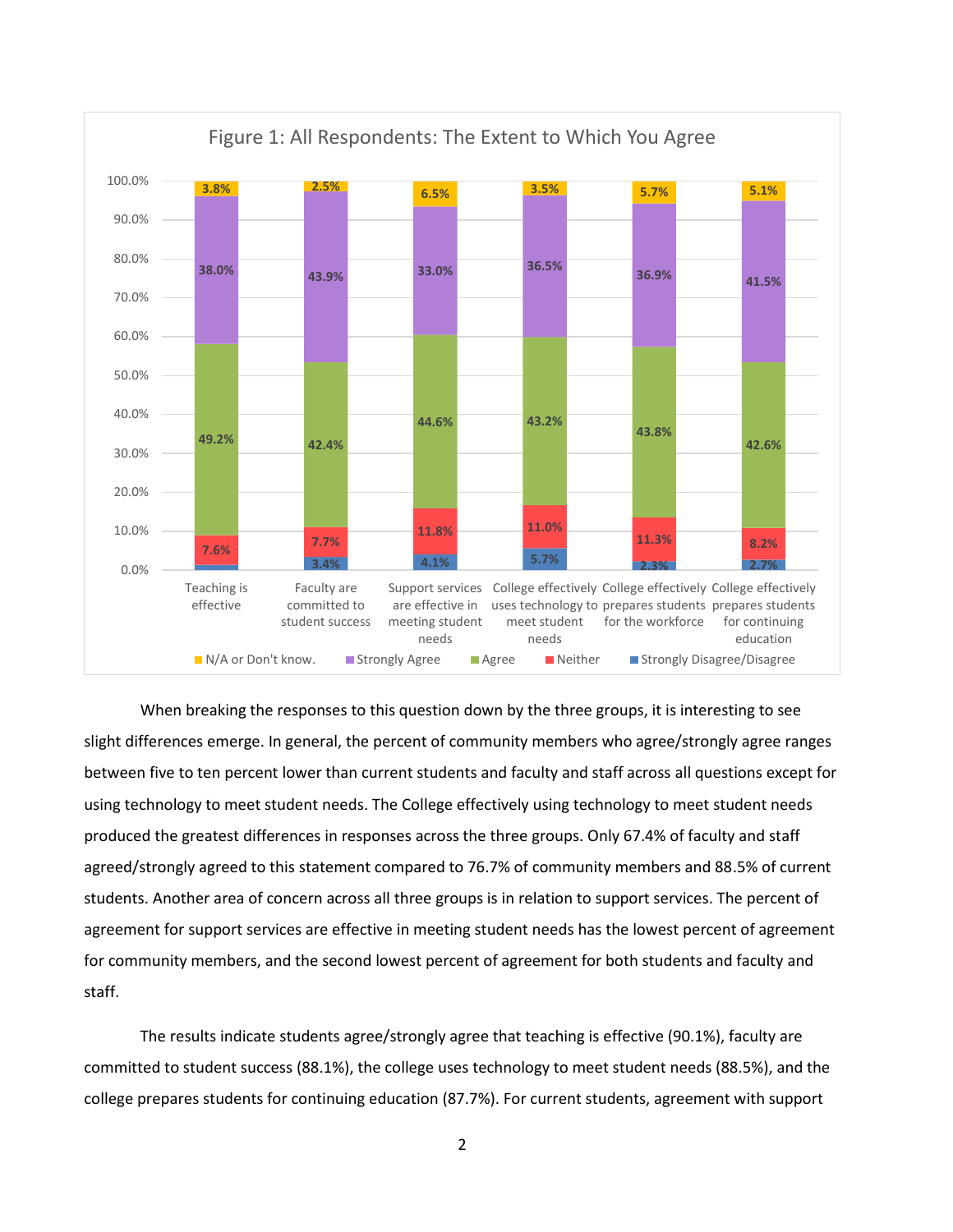services meeting student needs (81%) and college preparing students for the workforce (79.4%) drops slightly compared to the other questions. See Figure 2 for more details.



Over 50% of respondents indicated they believe the College is meeting the key components of its mission statement extremely well. In fact, 66.8% of respondents indicated that the College is meeting its mission in relation to affordability extremely well, and 58.9% believe it is providing accessibility to students extremely well. Over half (52.8%) the respondents indicated that Lake Land provides an effective learning environment for lifelong educational needs of the diverse community it serves extremely well. When analyzing the data by group, results indicate that all three groups feel Lake Land is meeting its affordability

3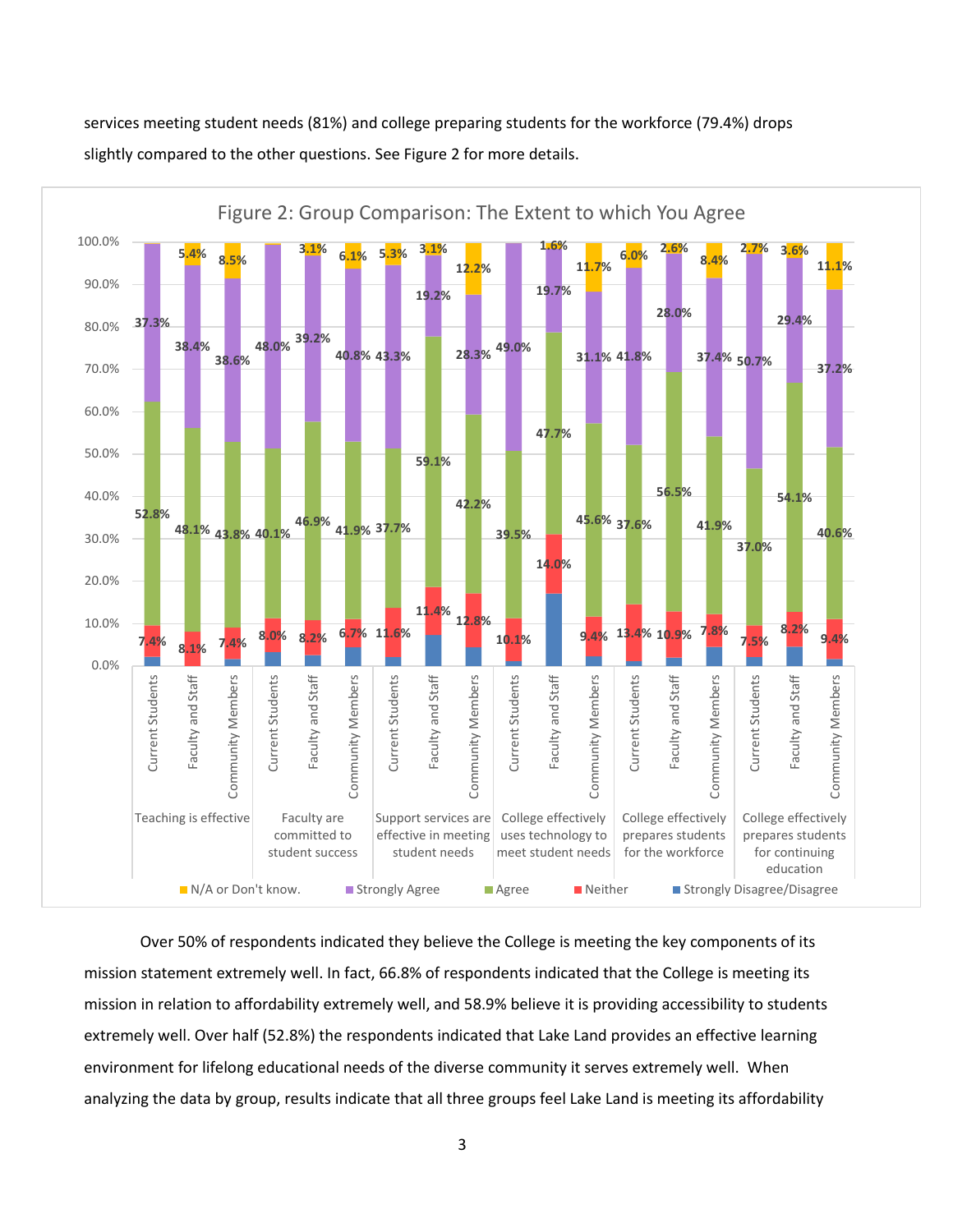mission extremely well (e.g., 65% to 67.3%). While around 66% of students and community members feel Lake Land is meeting its accessibility mission extremely well, only 39% of faculty and staff responded the same way. Similar results were revealed related to meeting the lifelong educational needs of Lake Land's diverse community. For this question, both current students (61.6%) and community members (57.4%) indicated the college was doing extremely well compared to only 33.3% of faculty and staff. See Figure 3 for details.



Around 90% of respondents believe that Lake Land is doing a good job delivering a quality education, see Figure 2. In fact, the top three areas identified where Lake Land College is excelling today include: 1) preparing students for associate degrees, bachelor degrees, and beyond, 2) ensuring educational access to all students and workers, and 3) supporting students in attaining degrees and certificates, see Figure 4. Little difference exists among the three groups related to Lake Land's delivery of quality education. Almost 87% of faculty and staff believe Lake Land is doing "good to very well" at delivering a quality education compared to 91.5% of community members and 92.6% of current students.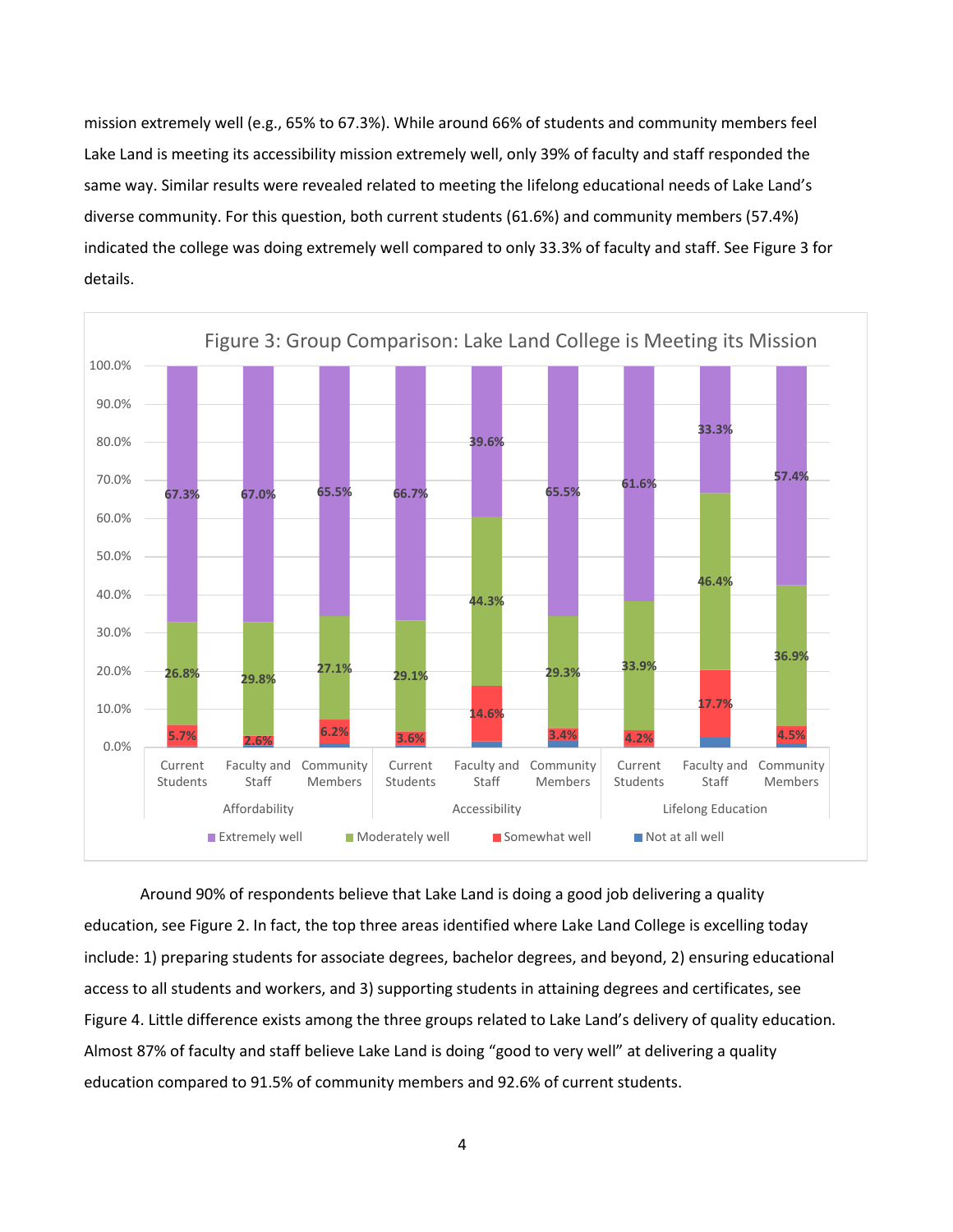

When asked to identify the three top areas in which Lake Land is excelling today, the most common responses included preparing students for continuing education (62.2%), ensuring educational access to all (52.6%), supporting students in attaining degrees and certificates (51%), and preparing students for the workforce (46.6%). Several individuals indicated other areas in which the College excels including affordability, providing quality education that prepares students for the workforce or continuing education, and the use of technology to enhance professional and academic experiences. See Figure 5 for more detailed results.

When examining this question by group, current students responded very similarly to all of the respondents. However, faculty and staff identified preparing students for continuing education (64.8%), preparing students for the workforce (58.7%), supporting students in attaining degrees and certificates (57.1%), and ensuring educational access to all (46.6%) as areas where Lake Land excels. The community identified preparing students for continuing education (58.6%), preparing students for the workforce (56.9%), ensuring educational access to all (46.4%), and being flexible in adapting educational programs to meet changing industry needs (39.2%) as areas where Lake Land excels. See Figure 6 for detailed results.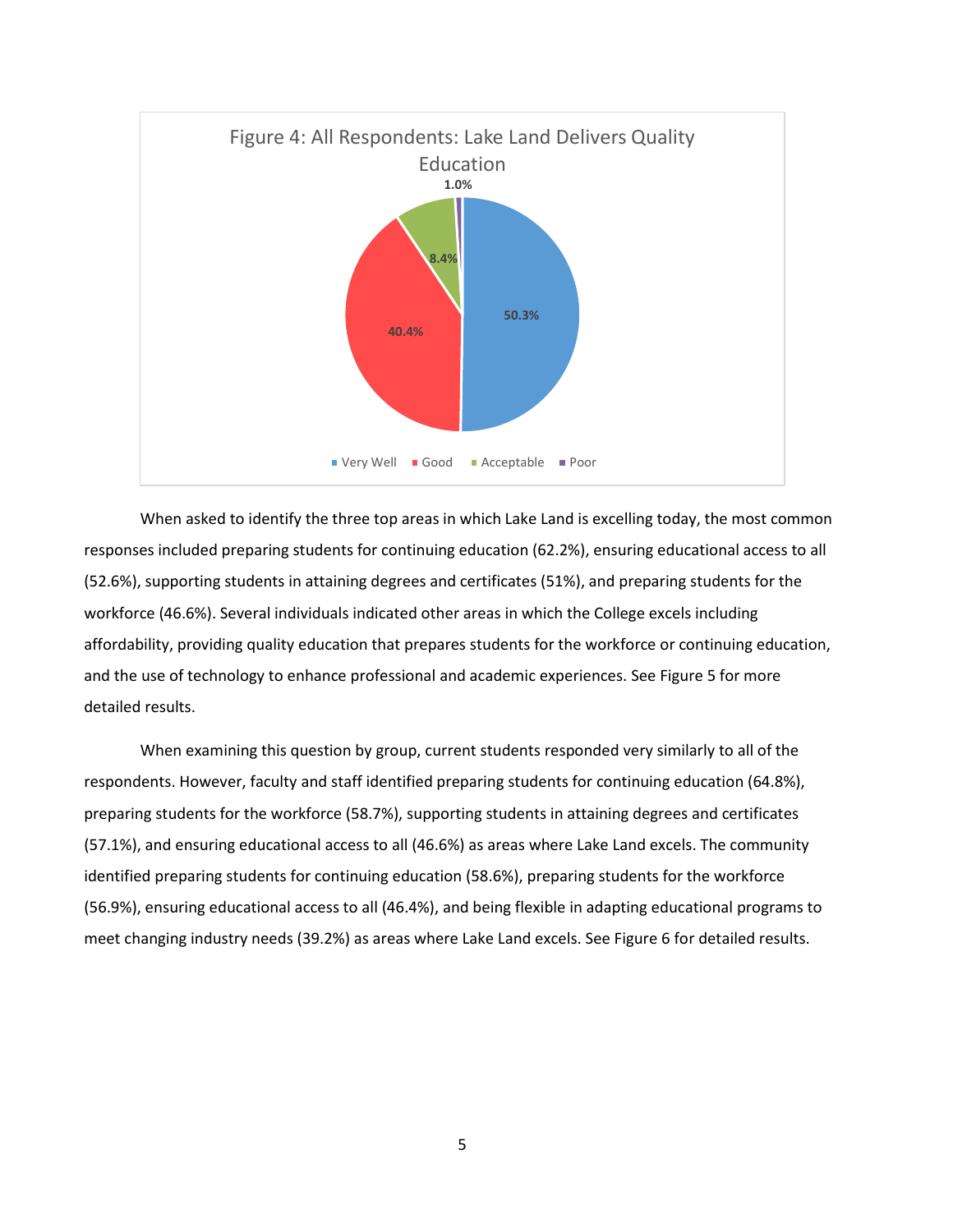

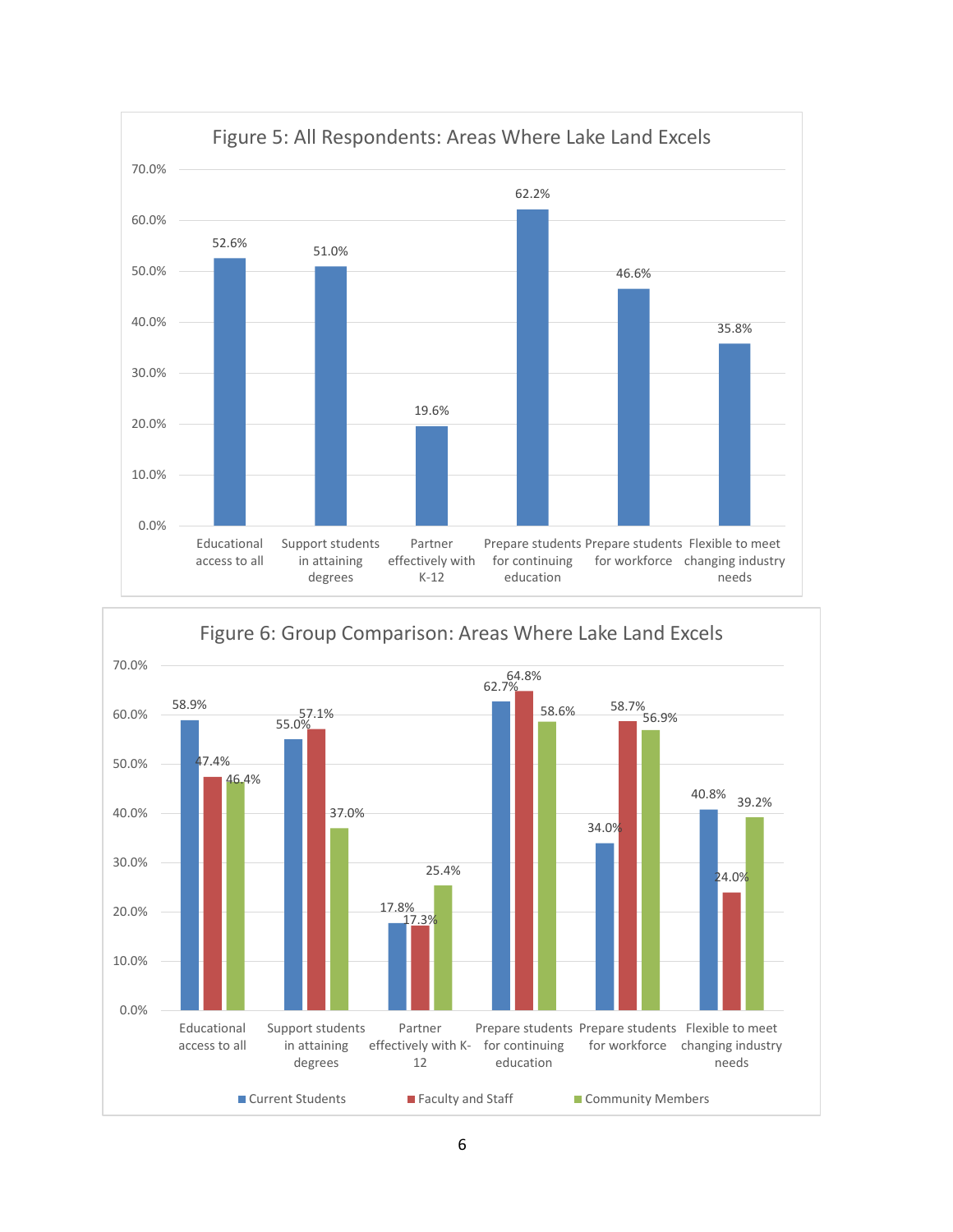Several survey questions focused on workforce issues for the district. The first of these questions addressed how effectively Lake Land works with areas employers and industry to design education and training programs. Around 53% of all respondents indicated that Lake Land is working very to extremely effectively with area employers and industry to develop training and programs. Almost four percent of respondents indicated that Lake Land was not effective in this area, while almost 22% of all participants responded "I don't know" to this question. When examining this question by group, almost 25% of students, 21% of faculty and staff, and 16.5% of community members responded "I don't know" to this question. Almost 58% of students and community members indicated that Lake Land is doing very to extremely well in this area compared to only 38% of faculty and staff. See Figure 7 for more detailed information.



The survey also asked respondents to identify from a list of skills the three most essential skills that students should have. Based on the responses from all participants the most essential skills students should have include problem solving skills (54.3%), basic English, math and reading skills (53%), critical thinking skills (52%), and soft skills (49.4%). Soft skills include things like communication, team work, reliability, dependability, etc. Figure 8 provides the results for the question. When examining this question by the three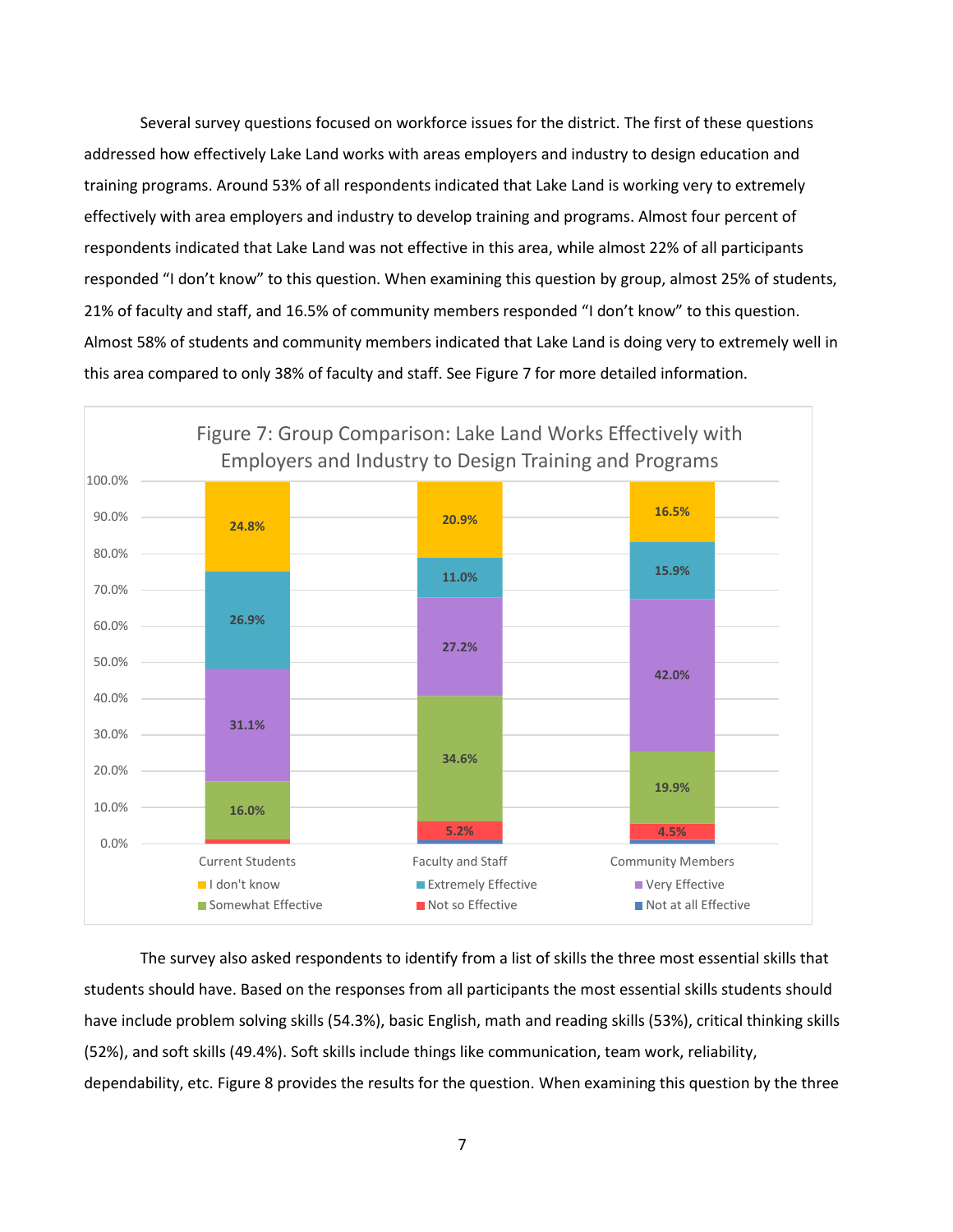

comparison groups, results are very similar to the overall responses with some very slight variations. See Figure 9 for the detailed data.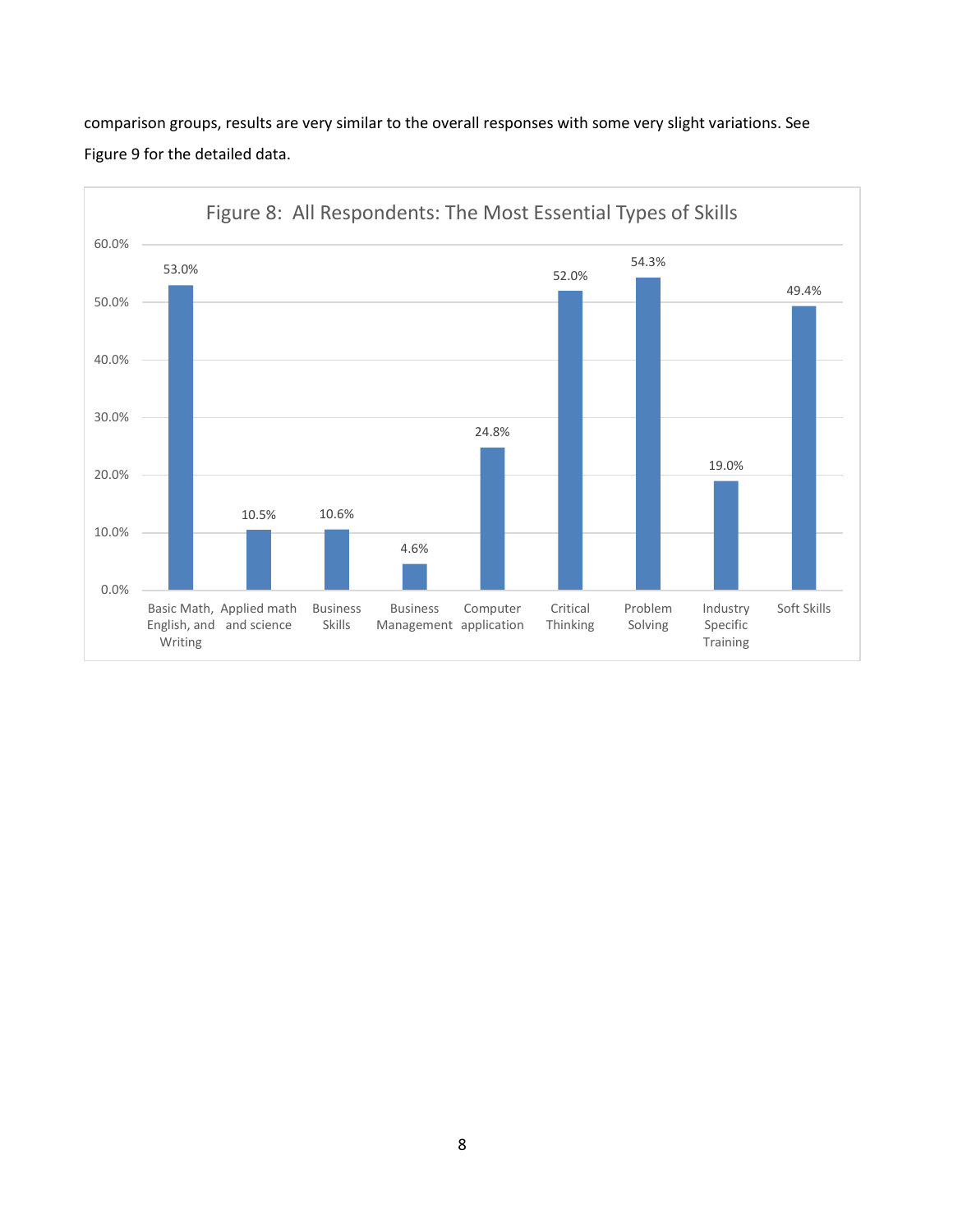

Figure 9: Group Comparison: The Most Essential Types of Skills

Survey respondents ranked five workforce challenges from one to five with one representing the greatest workforce challenge facing employers over the next five years. The workforce challenges included recruiting entry level workers, recruiting skilled workers, retaining workers, upgrading the skills of existing workers and the declining workforce population. It seems that based upon the responses from all respondents, the greatest workforce challenges include recruiting skilled workers (80% ranked this in the top three), retaining workers (75% ranked this in the top three), and recruiting entry level workers (60.3% ranked this in the top three). While 22.8% ranked the declining workforce population as the number one challenge, 41.1% ranked it as the fifth most important challenge. See Figure 10 for detailed information.

When examining this question by group, all three groups ranked recruiting skilled workers as one of the top three workforce challenges today (82.4% community, 79% students, and 78.8% faculty and staff). Retaining workers was also identified as a top three workforce challenge across groups (71.3% community, 76% students, and 76.2% faculty and staff). While all three groups agreed that recruiting entry level workers was the other top three workforce challenge (67.6% community, 55.2% students, and 62.4% faculty and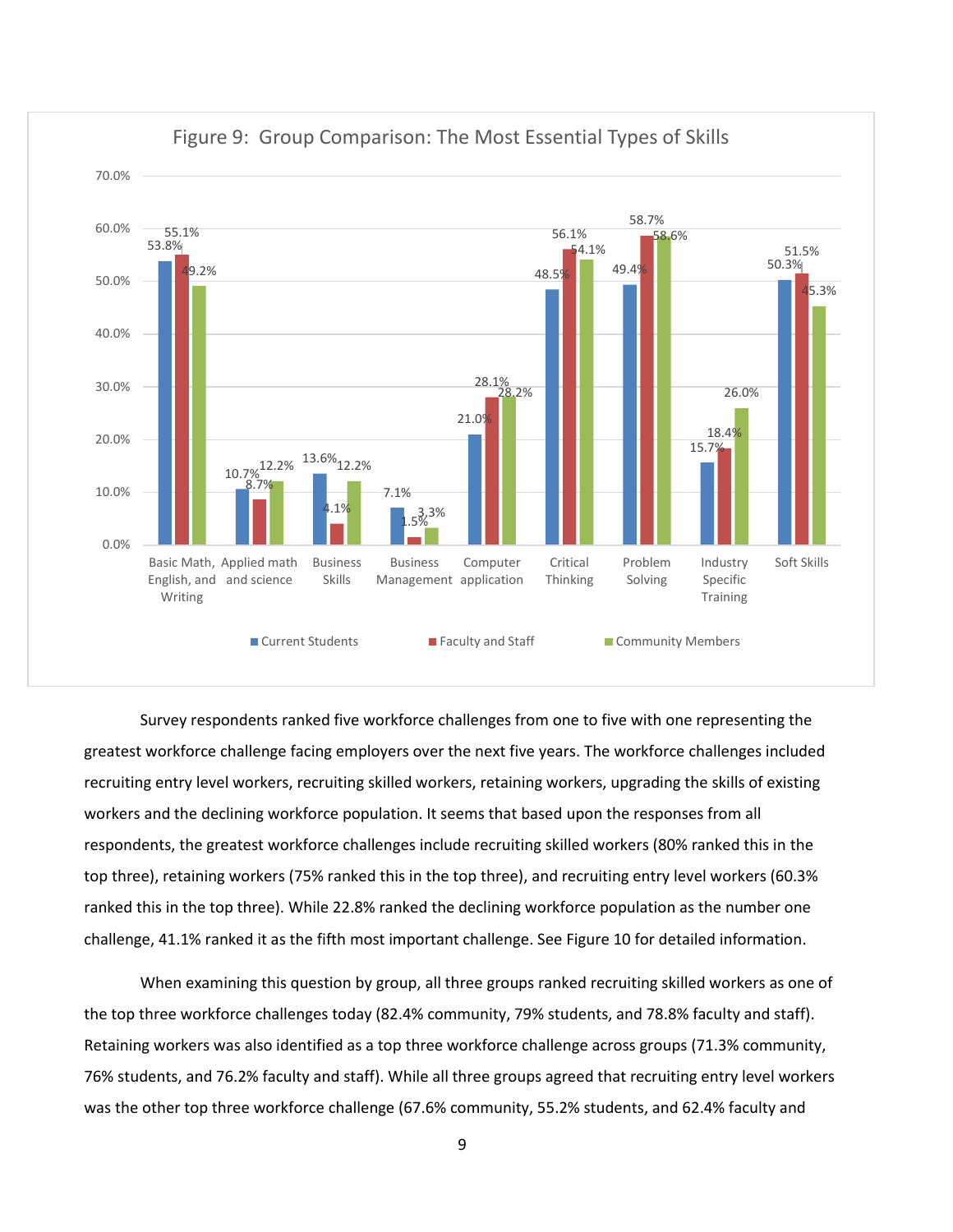staff), the percent of students identifying this as a top three challenge fell below the other two groups. See Figure 11 for detailed group comparison information.

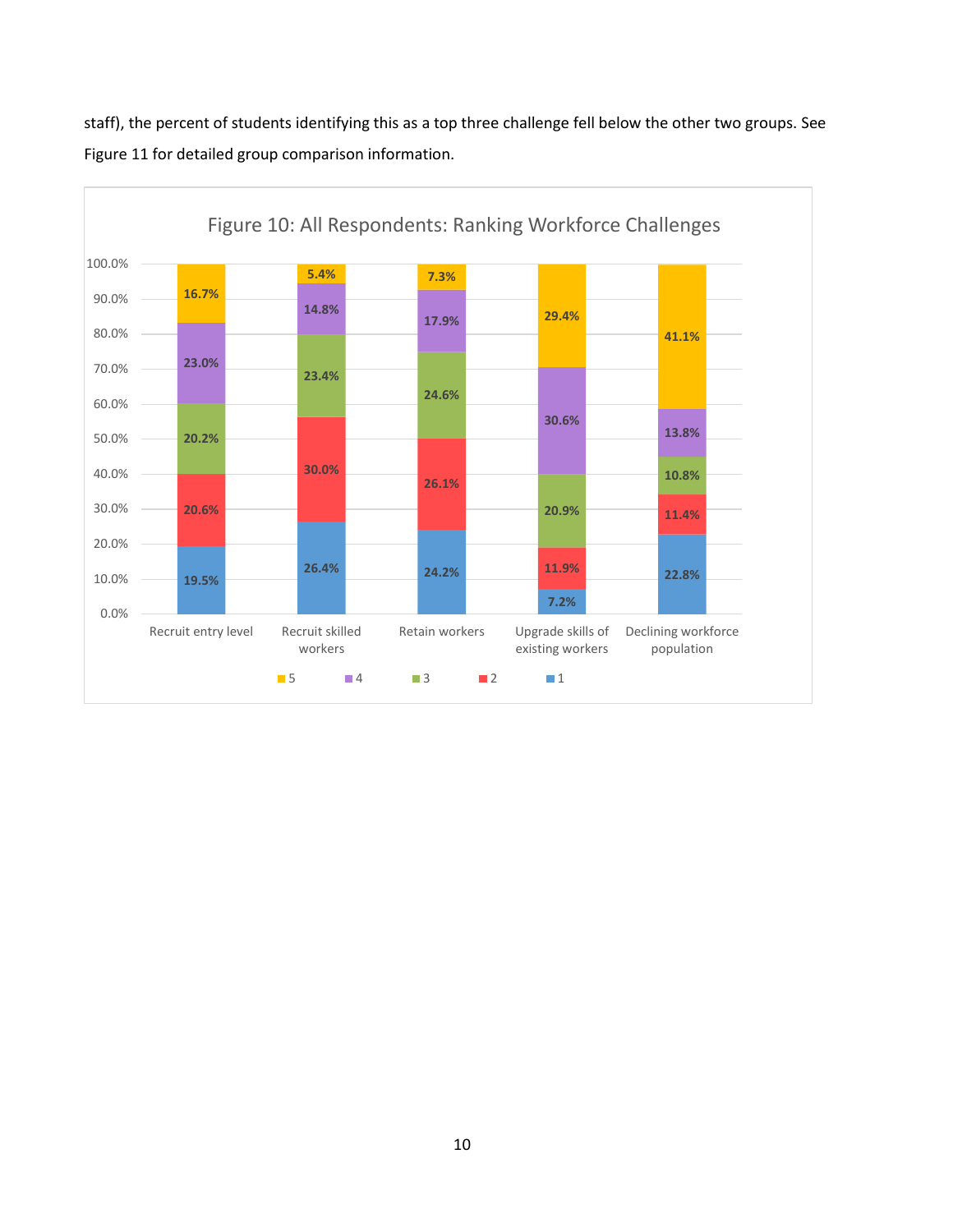

## The final set of survey questions addressed the future for Lake Land College and requested feedback from participants related to issues the College should address in the next five years. When asked to identify the three most critical areas Lake Land should address over the next five years to prepare students for the workforce, the three most common responses included collaborating with employers to provide internships and apprenticeships (55%), providing multiple methods of course delivery (44.6%), and providing flexible course scheduling (39.6%). The next two areas identified by all respondents included working closely with employers to meet changing industry needs (36.4%) and adding new academic programs (29%).

When examining this question by group, it is clear that all three groups identified collaborating with employers to provide internships, on the job training, and apprenticeships as a critical area (52.4% students, 49% faculty and staff, and 66.3% community). The community members feel the next most critical areas include working with employers to meet changing industry needs (56.9%), providing multiple methods of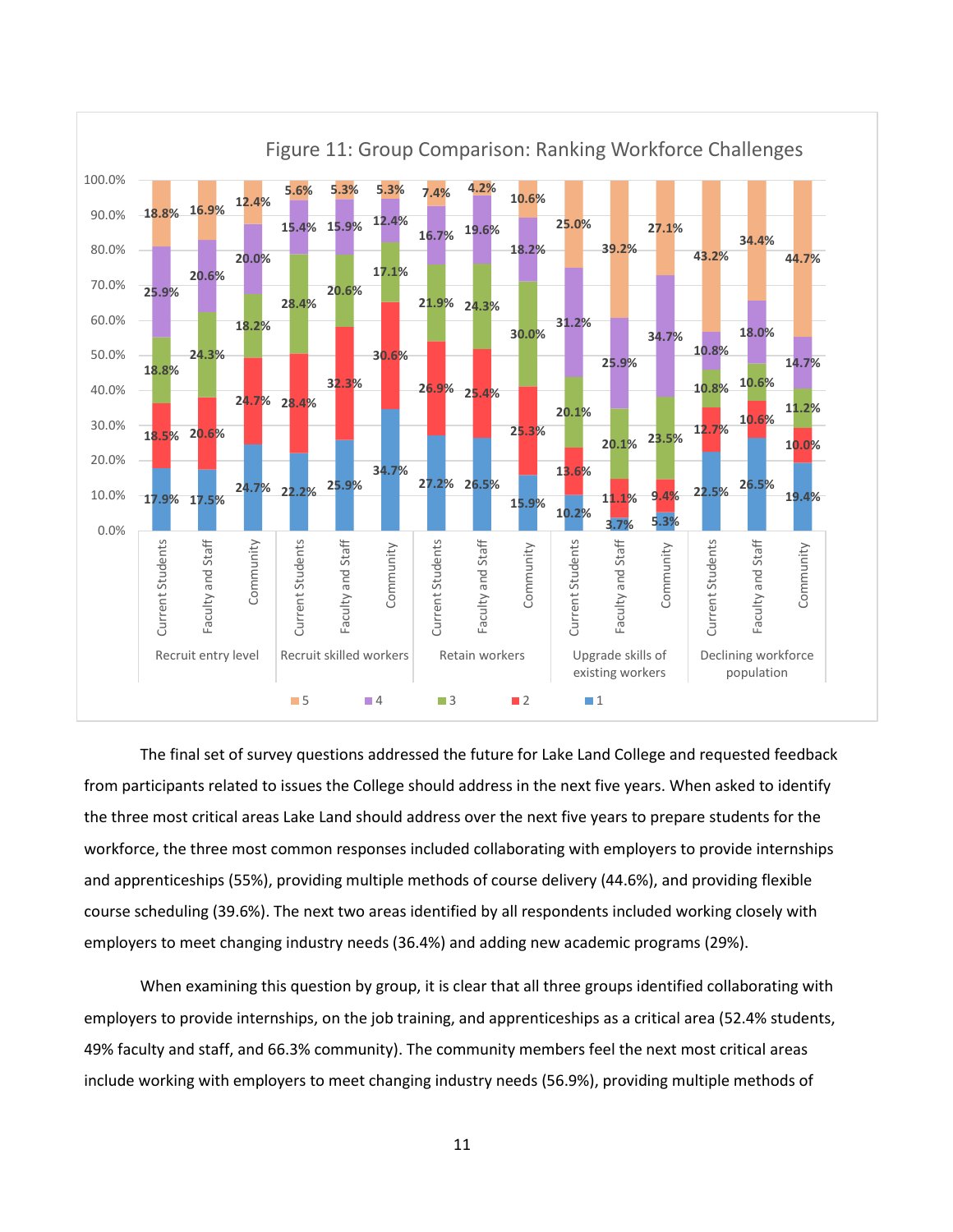course delivery (38.1%), and collaborating with community educational partners (29.3%). Students identified providing multiple methods of course delivery (46.4%), flexible course schedules (44.7%), and new academic programs as the next most important areas. For the most part, faculty and staff agreed with students in regards to the next two most critical areas. Multiple methods of course delivery (47.4%) and flexible course schedules (46.4%) were the second and third critical areas identified by faculty and staff; however, the fourth area identified was working more closely with employers to meet changing industry needs (42.3%). See Figure 12 for detailed information.



Finally, the survey asked participants to consider how important it is for the College to address mental health services, needs of low-income students, needs of diverse students, and to collaborate with high schools to ensure college readiness for students. Over 65% of respondents indicated it is important to very important to address all of these areas in the next five years. In fact, 81.4% indicated it was important/very important to serve the needs of low-income students, 80% indicated collaboration with high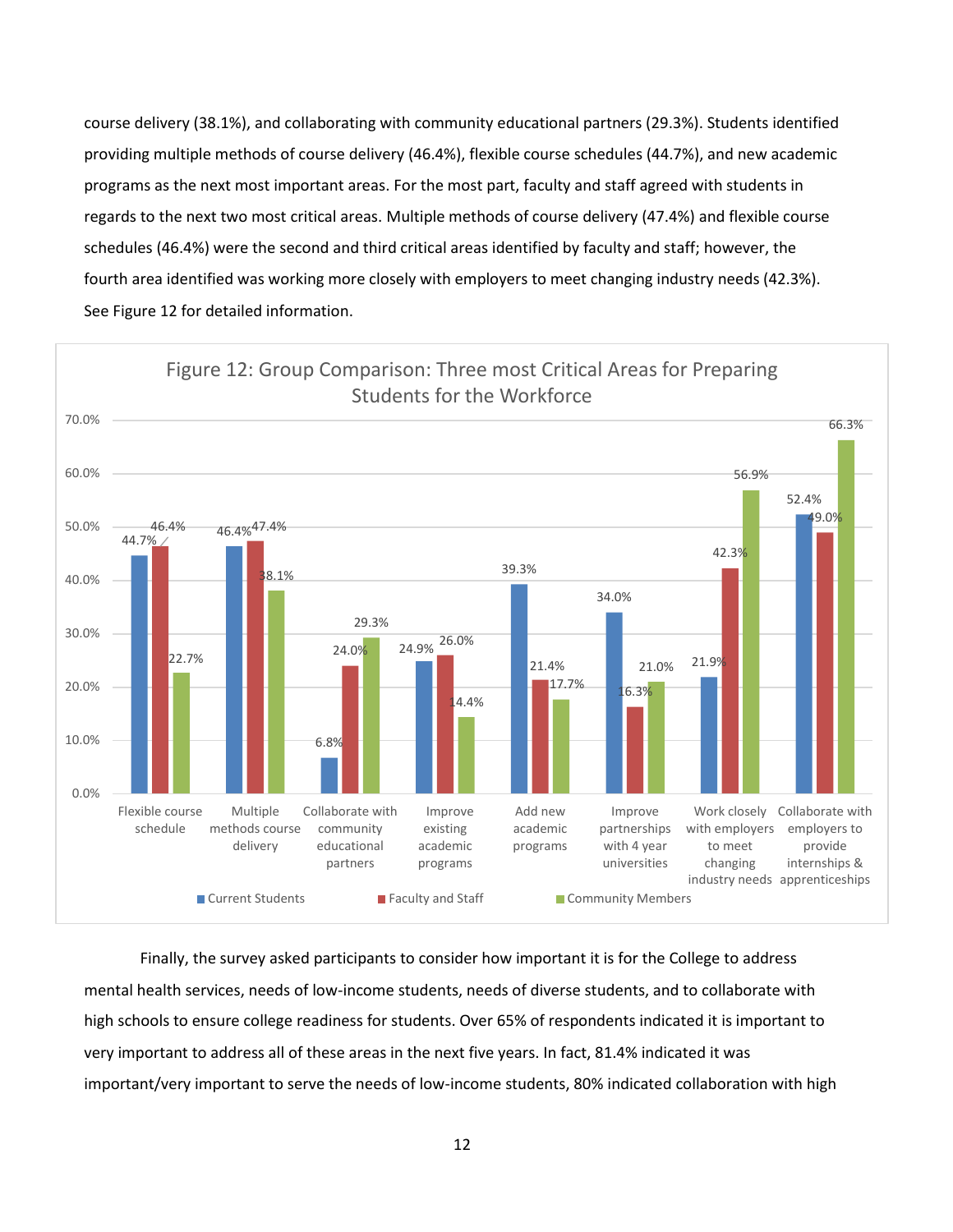schools to prepare students is important/very important, 72% indicated mental health services are important/very important, and 66.2% indicated serving the needs of diverse students is important/very important.

Examining the results by group suggests that students believe it is important/very important to serve the needs of low-income students (84.9%), address mental health services (79.1%), collaborate with high schools to prepare students (76.5%), and serve the needs of diverse students (71.1%). Faculty and staff believe it is important/very important to serve the needs of diverse students (80.9%), provide mental health services (67.9%), serve the needs of low-income students (67.9%), and collaborate with high schools to prepare students (64.7%). Community members believe it is important/very important to collaborate with high schools to prepare students (86.9%), serve the needs of low-income students (75%), provide mental health services (62.5%), and serve the needs of diverse students (57.9%). See Figure 13 for detailed information.

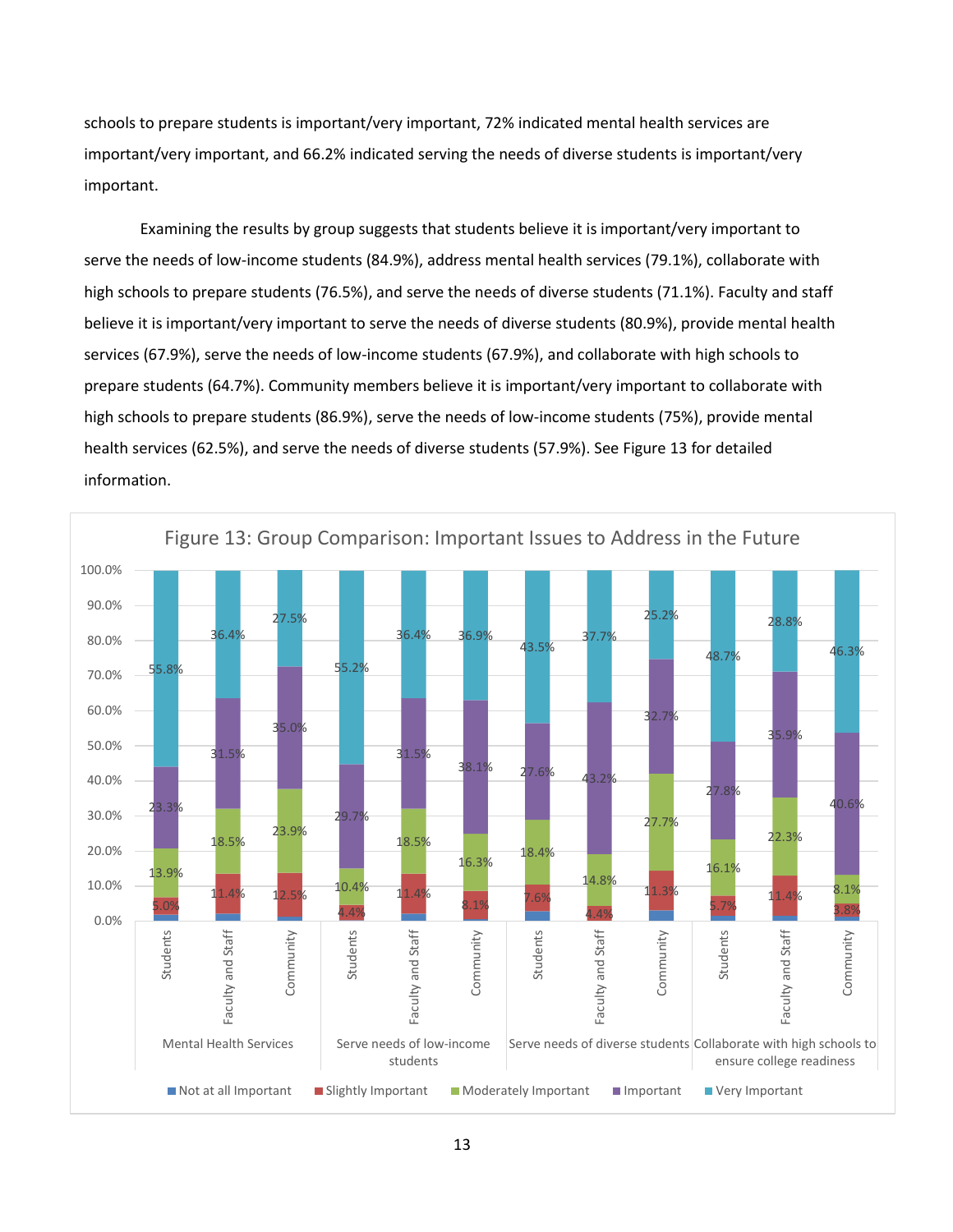## **Conclusions**

Overall survey respondents across the three groups indicated that Lake Land delivers a quality education to its students and agree that teaching is effective at Lake Land as well as faculty are committed to student success. In addition, the majority of survey participants reported that Lake Land demonstrates its mission extremely well especially in terms of affordability and accessibility. While there is a great deal of agreement across the three groups on some issues, it is apparent from the results of the survey that faculty and staff tend to have a different perspective than students and community members in several areas. For example, only 67.4% of faculty and staff agree that the college uses technology to address student needs compared to 76.7% of community members and 88.5% of students. This is a fairly large difference between student perspectives and faculty and staff perspectives and raises more questions. Are students and faculty and staff looking at technology differently? Are students looking at access to technology on campus and providing chrome books and laptops versus faculty and staff viewing it more from actually using technology in the classroom?

In addition, results indicate faculty and staff are not sure about how well Lake Land's flexibility is meeting changing industry needs. Only 24% identified this as an area where Lake Land excels compared to 39.2% of community members and 40.8% of students. While all three groups identified collaborating with employers to provide internships, on the job training, and apprenticeships as a critical area to prepare students for the workforce, a lower percentage of faculty and staff (49%) identified with this area compared to students (52.4%) and community members (66.3%). Furthermore, 80.9% of faculty and staff indicated it is important/very important to serve the needs of diverse students, which is higher than students (71.1%) and community members (57.9%). In fact, while this question seemed to have the highest importance for faculty and staff, it had the lowest importance for both students and community members. Finally, it looks like faculty and staff believe that Lake Land could be doing better at meeting some of its mission goals in relation to providing accessibility and lifelong education. Only 33.3% of faculty and staff reported Lake Land is doing extremely well in providing lifelong education to the community and 39.6% responded Lake Land is doing extremely well in providing accessibility to education.

Findings indicate that 81.1% of students report that college support services are effective in meeting student needs. While this is in line with faculty and staff (78.3%), only 70.5% of community members reporting agreeing/strongly agreeing with this question. Based on these results, it appears the college should investigate what student services could be enhanced and what services should be added to better meet student needs. Overall, everyone was in agreement on the most essential types of skills students need.

14